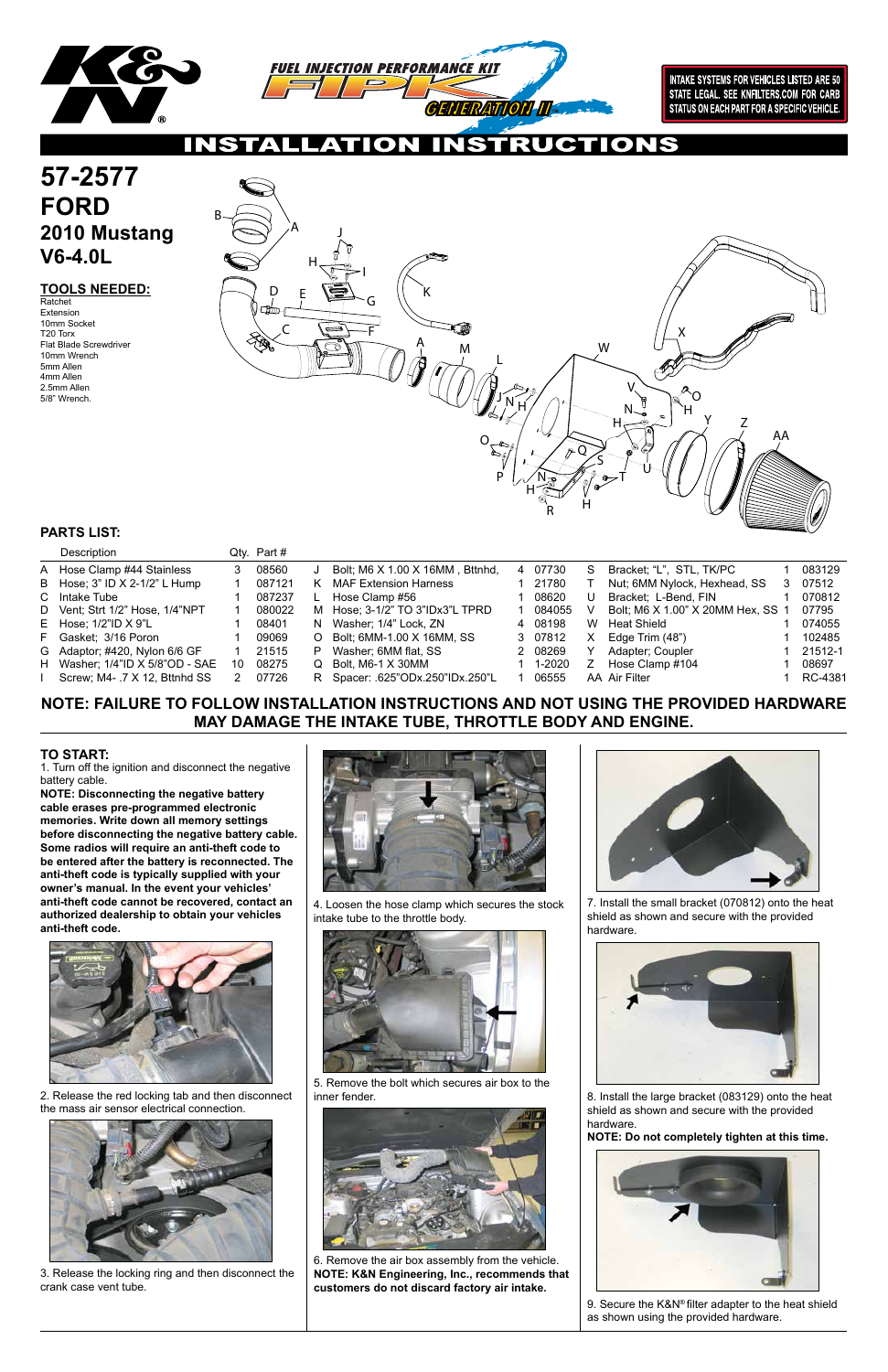## **Continued INSTALLATION INSTRUCTIONS**



22. Install the intake tube into the silicone hose at the filter adapter and then into the hump hose at the throttle body and then secure with the provided hose clamps.





10. Cut the provided edge trim into two sections. The short section should be 20" long; the larger section should be 27" long.



11. Install the longer 27" section of edge trim onto the heat shield as shown.



12. Install the shorter 20" section of edge trim onto the heat shield as shown.



13. Remove the fan shroud mounting bolt shown.



14. Set the heat shield into position on the inner fender and then secure to the inner fender and fan shroud with the hardware provided.



15. Install the provided hump hose (087121) onto the throttle body and secure with the provided hose clamp.



16. Install the provided step hose (084055) onto the filter adapter and secure with the provided hose clamp.



17. Install the provided 1/4npt fitting into the intake tube as shown.

**NOTE: Plastic NPT fittings are easy to cross thread. Install the vent fitting "hand" tight, then turn it two complete turns with a wrench.**



18. Install the provided gasket onto the mass air sensor adapter as shown.



19. Remove the two screws which secure the mass air sensor and then remove the mass air sensor from the stock air box.



20. Install the mass air sensor into the mass air sensor adapter and secure with the provided hardware.



21. Install mass air sensor assembly into the intake tube and secure with the provided hardware. **NOTE: Be sure to install the sensor with the opening pointed towards the filter end of the intake tube.**

23. Remove the crank case vent tube assembly from the valve cover port.



24. Cut the crank case vent tube as shown 4.5" from the end which attaches to the intake tube.



25. Install the 9" section of silicone hose provided onto the cut factory crank case vent tube as shown.



26. Reinstall the crank case vent hose assembly onto the valve cover and then connect the open

end to the npt fitting installed into the intake tube. **NOTE: It will be necessary to trim the silicone vent hose.**



27. Install the K&N® air filter and secure with the provided hose clamp.

**NOTE: Drycharger® air filter wrap; part # RF-1036DK is available to purchase separately. To learn more about Drycharger® filter wraps or look up color availability please visit http://www.knfilters.com®.**